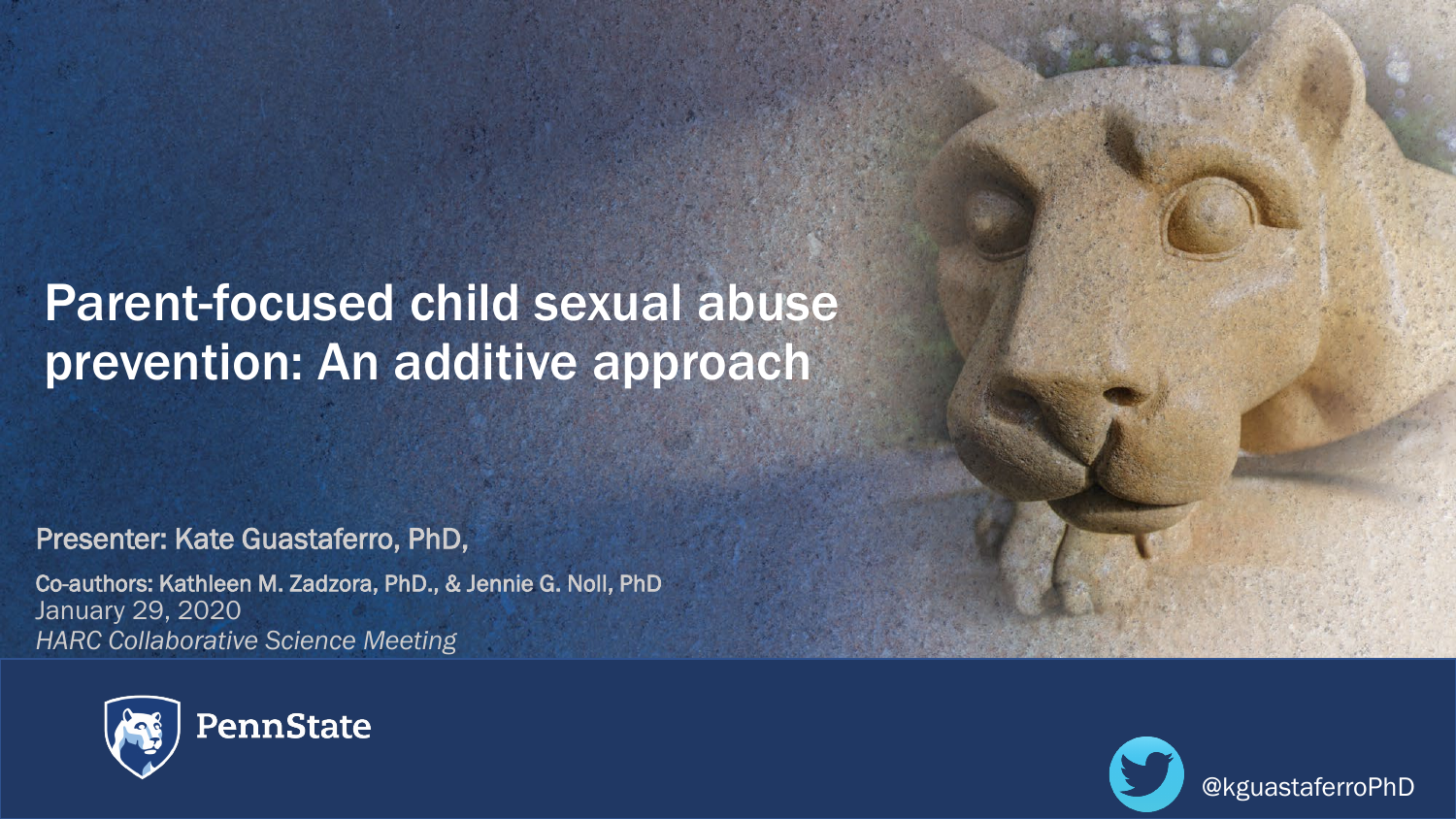# Child Sexual Abuse is Public Health Priority

- In 2018, >60,000 children were victims of CSA
- Life-long biopsychosocial consequences
	- Intergenerational (Bartlett, Kotake, Fauth & Easterbrooks, 2017; Kwako, Noll, Putnam, & Trickett, 2010)
	- Lifetime economic burden =  $$9.3$  billion (Letourneau, Brown, Fang, Hassan, & Mercy, 2018)
- Few parent-focused CSA prevention programs
	- Heavily didactic, long in duration, suffer from high rates of attrition, and often do not engage parents whose children are at greatest risk
- General parent-education programs have demonstrated reduction in risk for physical abuse and neglect, but have not affected rates of CSA

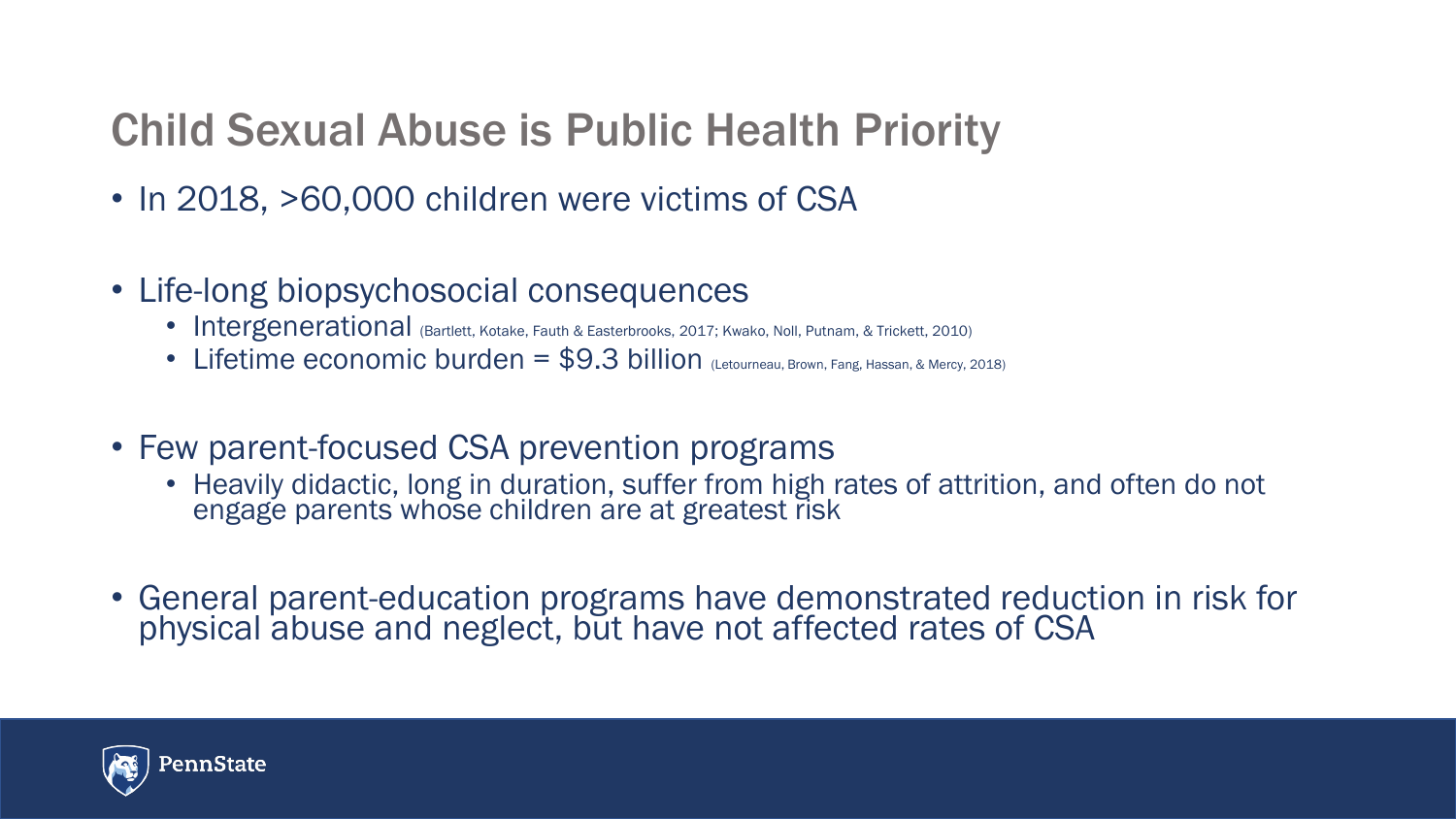#### Aims

- Aim 1: To examine the effectiveness of CSA module added to PAT in improving CSA-related knowledge, attitudes, and protective behaviors • PAT + CSA vs. PAT Only
- Aim 2: To examine the effectiveness of the CSA prevention module one month post-intervention
- Aim 3: To examine whether the CSA prevention module can be added to PAT without affecting the efficacy of the parenting behaviors taught in PAT

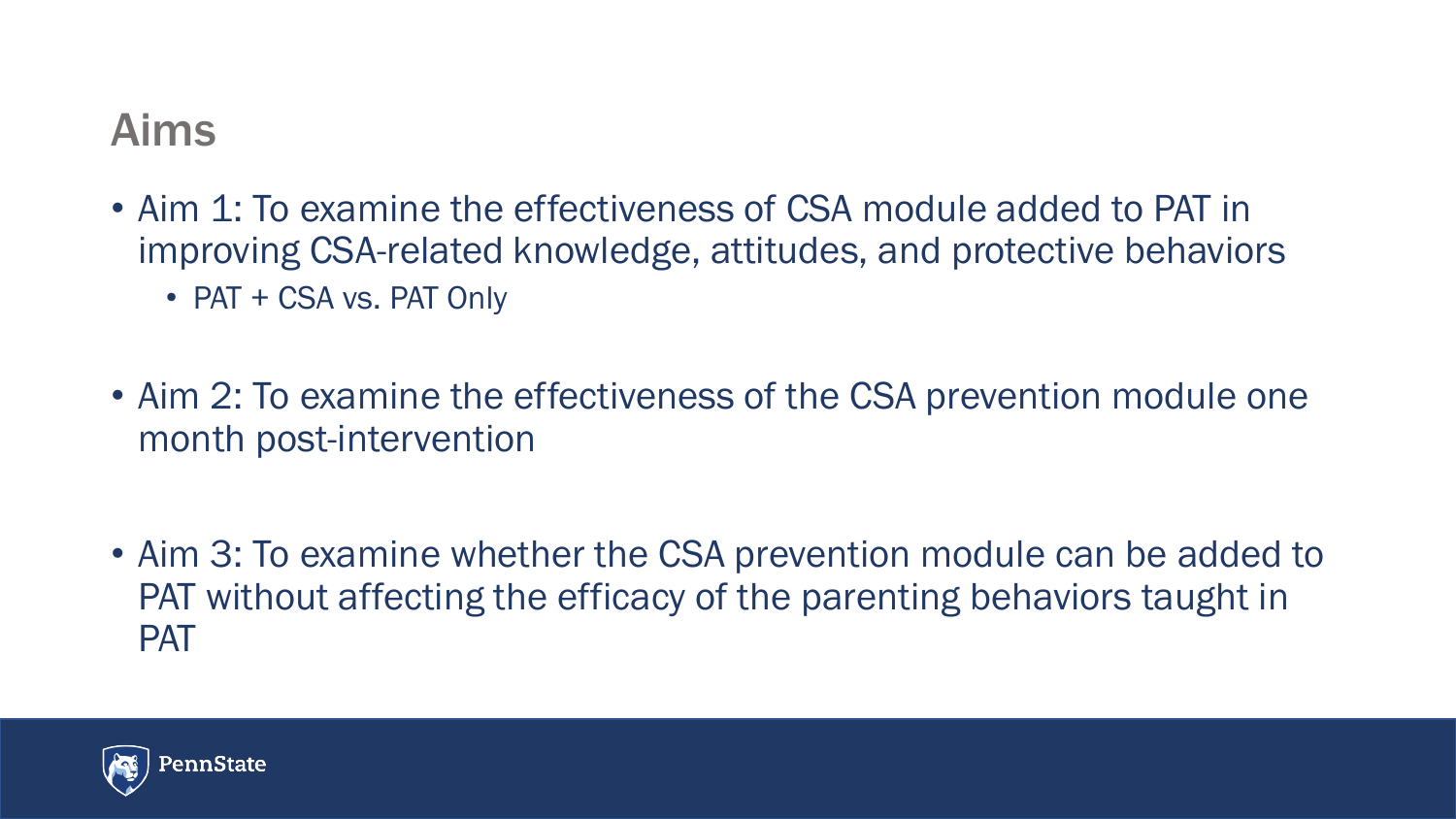Smart Parents – Safe and Healthy Kids

- Designed to be delivered in one addition
- Leverages content and implementation infrastructure
- Developmentally comprehensive  $(0 - 13)$
- Behaviorally-based

Journal of Child and Family Studies (2019) 28:1862-1877 https://doi.org/10.1007/s10826-019-01410-y

**ORIGINAL PAPER** 



A Parent-focused Child Sexual Abuse Prevention Program: Development, Acceptability, and Feasibility

Kate Guastaferro $\bigcirc$ <sup>1</sup> · Kathleen M. Zadzora<sup>2,3</sup> · Jonathan M. Reader<sup>3</sup> · Jenelle Shanley<sup>2</sup> · Jennie G. Noll<sup>2,3</sup>

Published online: 18 April 2019 © Springer Science+Business Media, LLC, part of Springer Nature 2019

**Module Segment** 

Goals



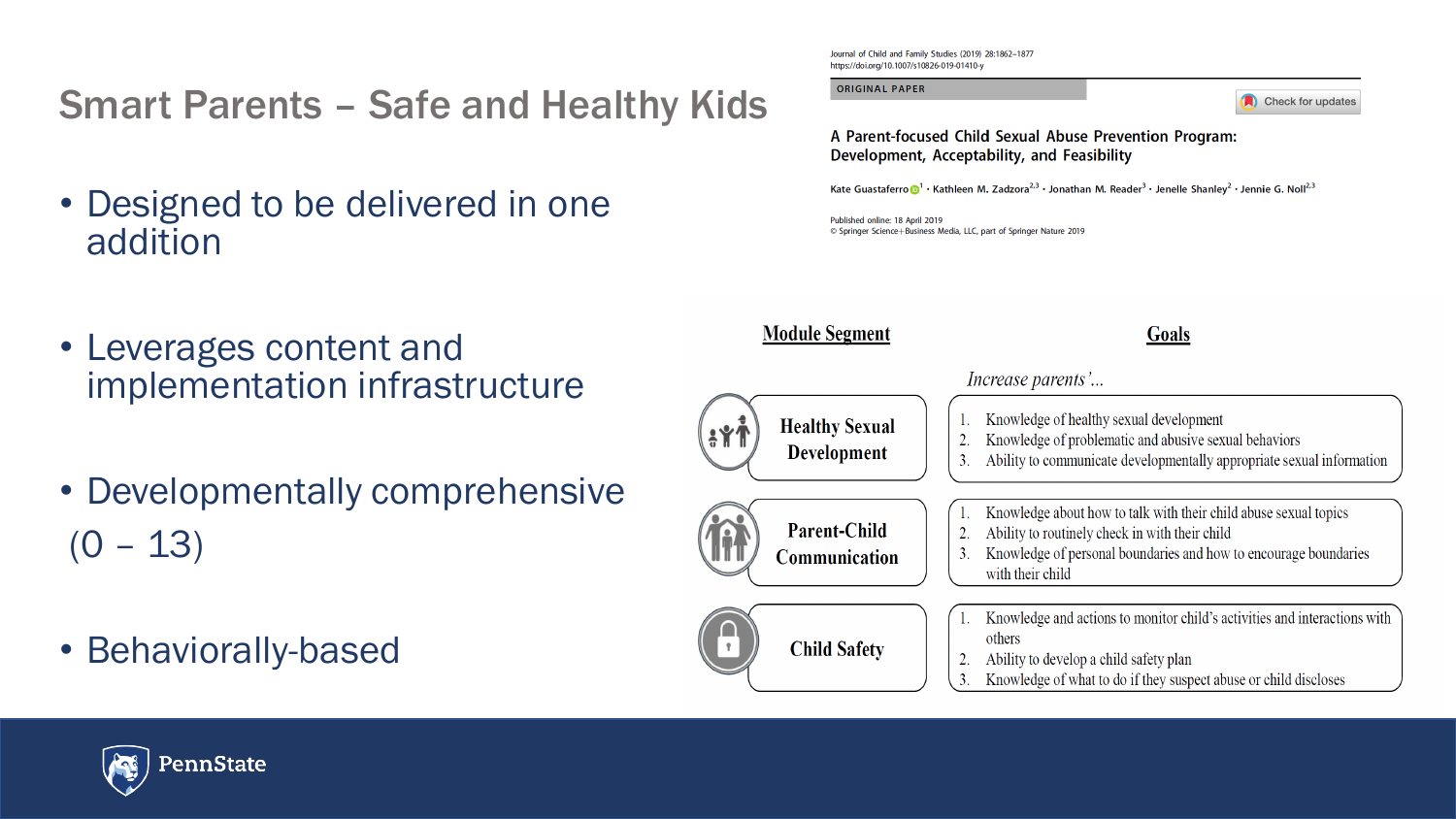# Method

- Measures:
	- demographic characteristics
	- parental risk factors for CM
		- substance use, mental health, social support
	- parenting behaviors
		- Involvement, Positive Parenting, and Inconsistent Discipline Subscales on the Alabama Parenting Questionnaire
	- CSA-related knowledge, attitudes & protective behaviors
		- Assessment of SmartParents
- Repeated measures ANOVA



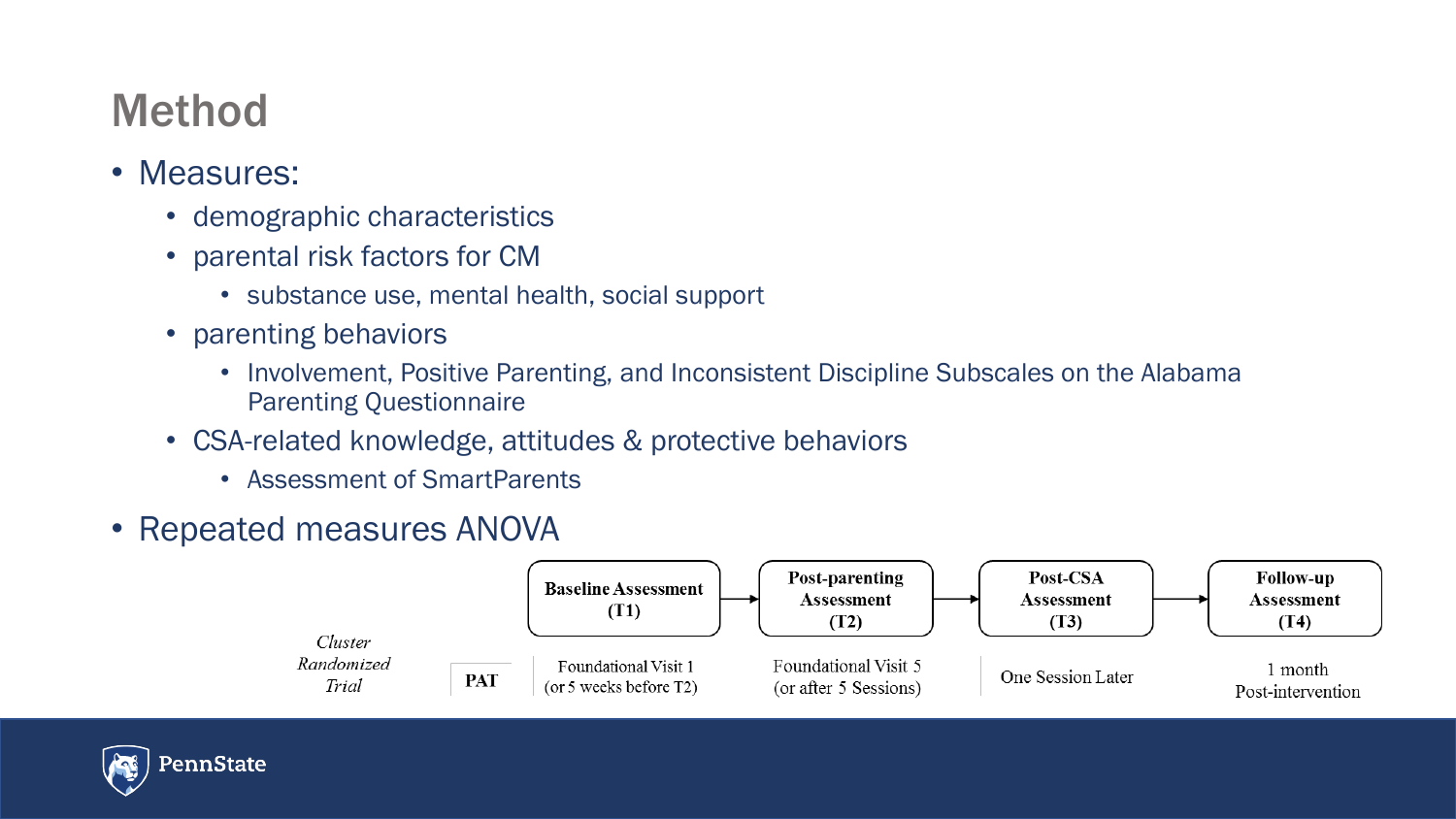#### Table 1

Participant Characteristics at Baseline

# Sample

- 6 Sites
- 110 parents of children under 5
- Currently enrolled in PAT
- Significant differences between groups on a few characteristics



<sup>a</sup> Participants were able to skip questions so there is varied missingness on all demographic indicators

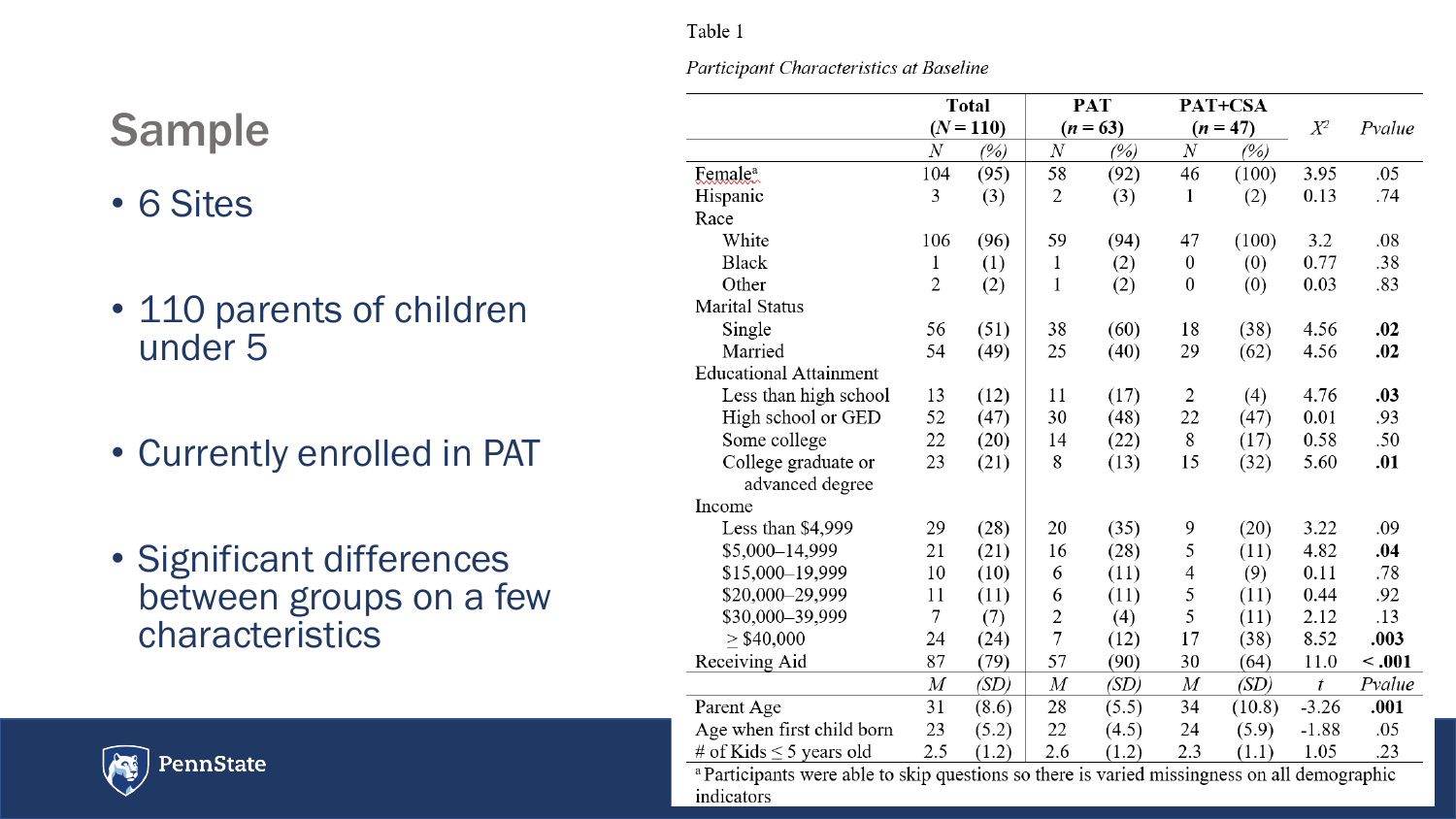### Results: Effectiveness of PAT + CSA vs. PAT Only

- Significant difference between groups (*p* = 0.032)
- Significant difference over time (*p* < 0.001)
- No significant interaction between time and group ( $p = 0.218$ )
- Difference between groups is maintained 1 month post-intervention ( $p = .005$ ) Time 1 Time 2 Time 3 Time 4





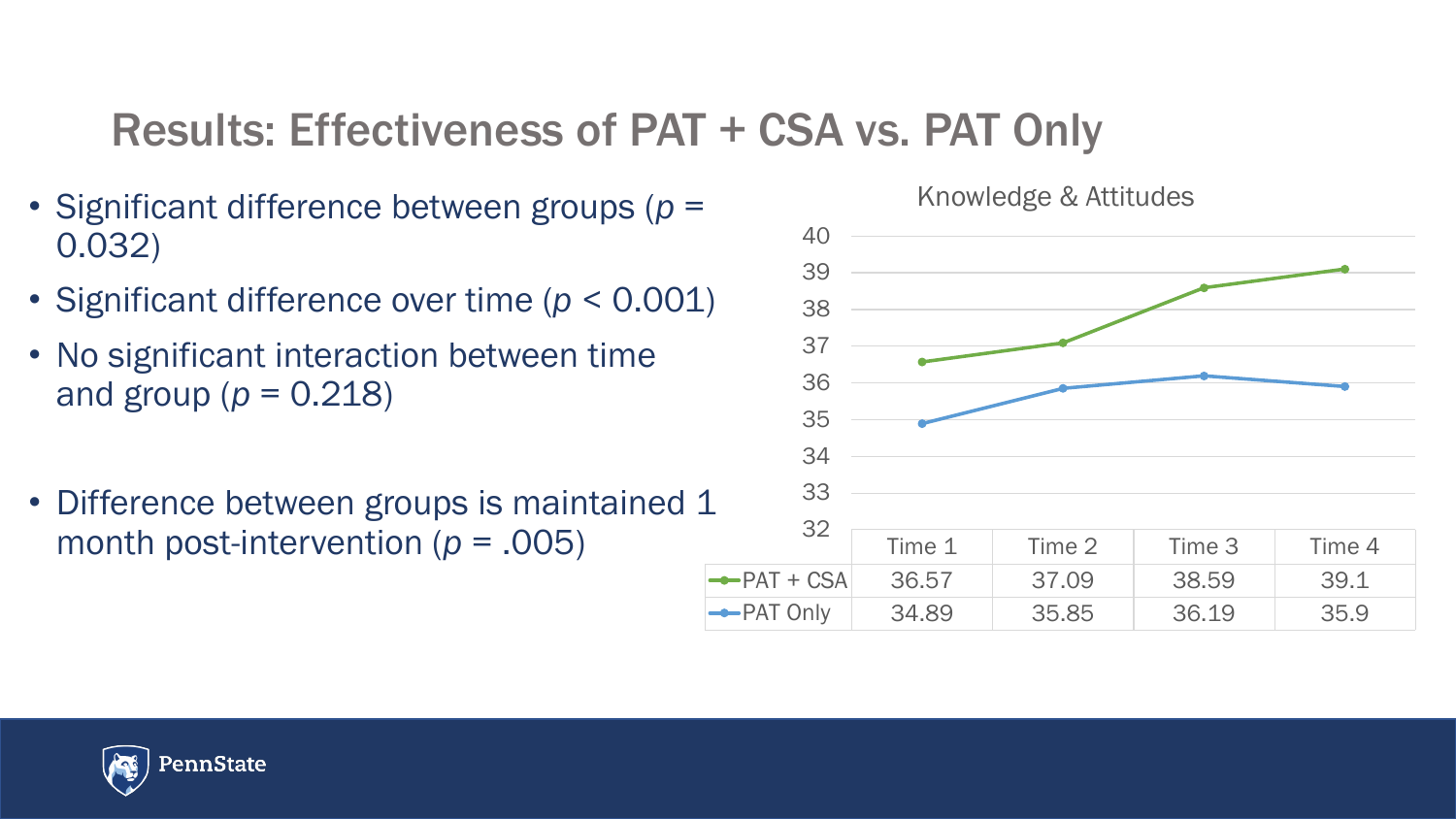### Results: Effectiveness of PAT + CSA vs. PAT Only

- Significant difference over time (*p* < 0.001)
- Significant interaction between time and group ( $p = 0.019$ )
- Difference between groups is maintained 1 month post-intervention (*p <* .001)





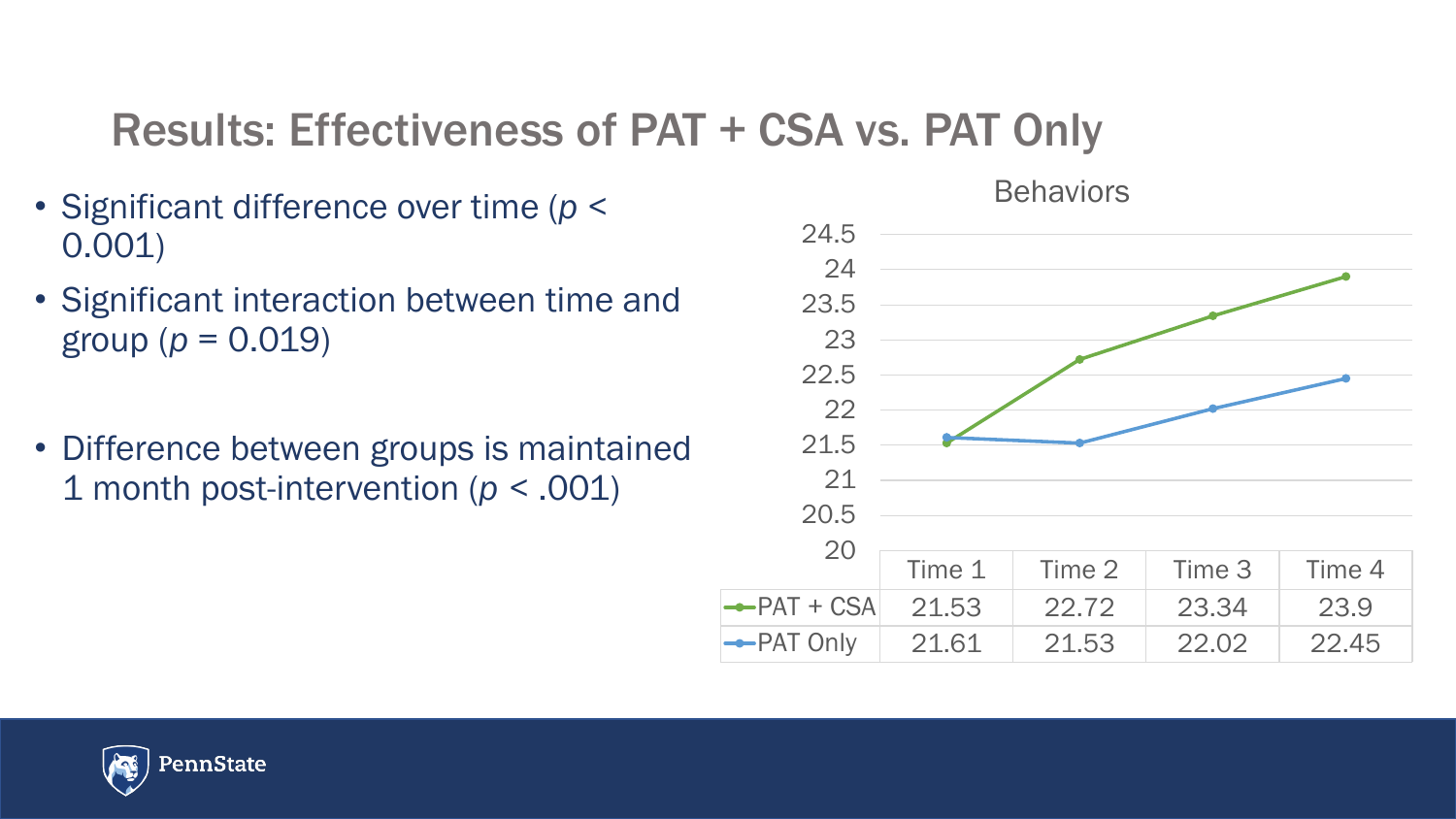# Aim 3: CSA added without affecting efficacy of PAT

- Controlling for marital status, age, education, income, receipt of aid, and perceived social support
- *Smart Parents – Safe and Healthy Kids* did not affect parental reported involvement, positive parenting, or inconsistent discipline  $(p > .05)$

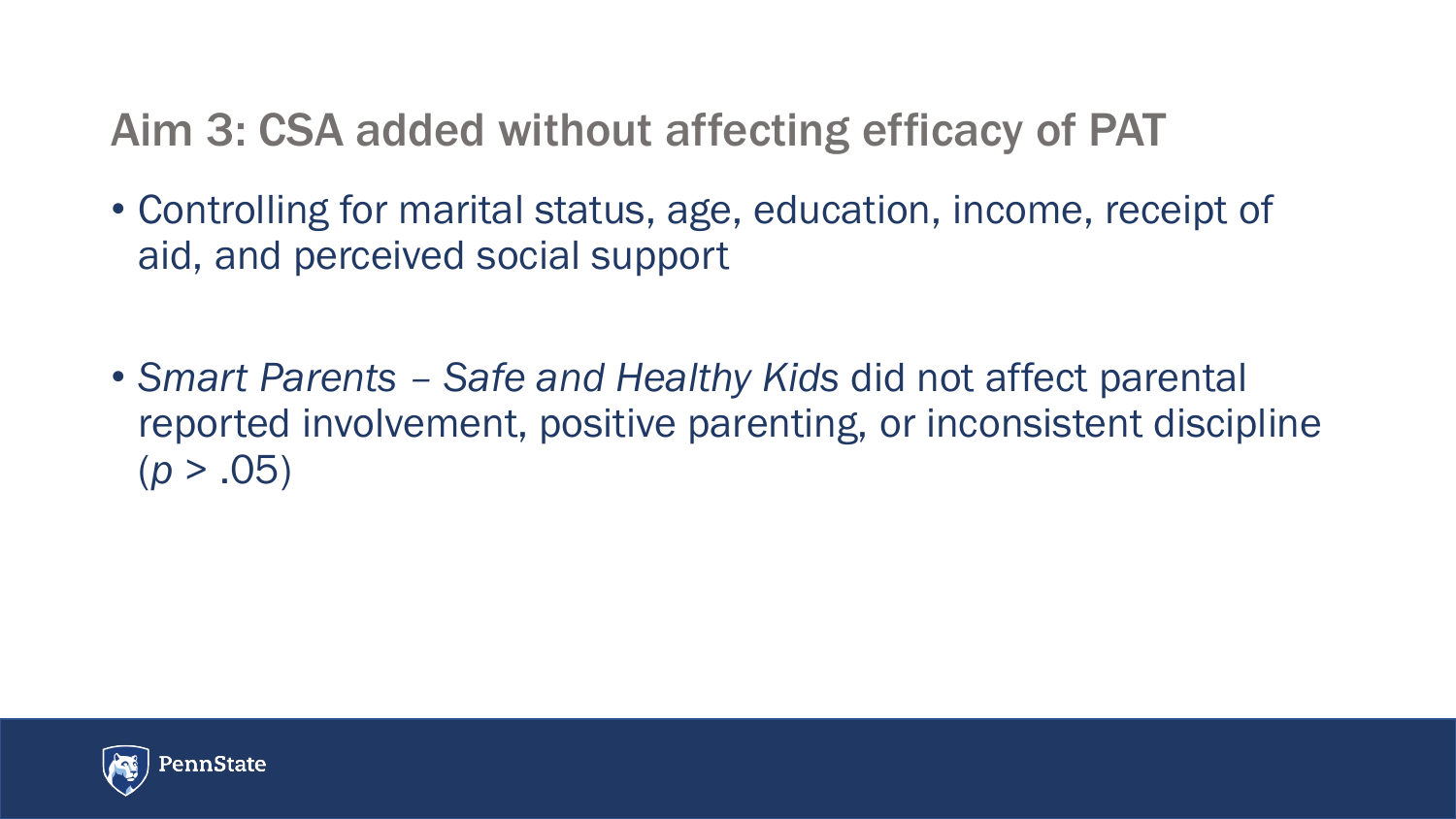# Other interesting findings/musings/speculations

- Factor structure
- Risk characteristics

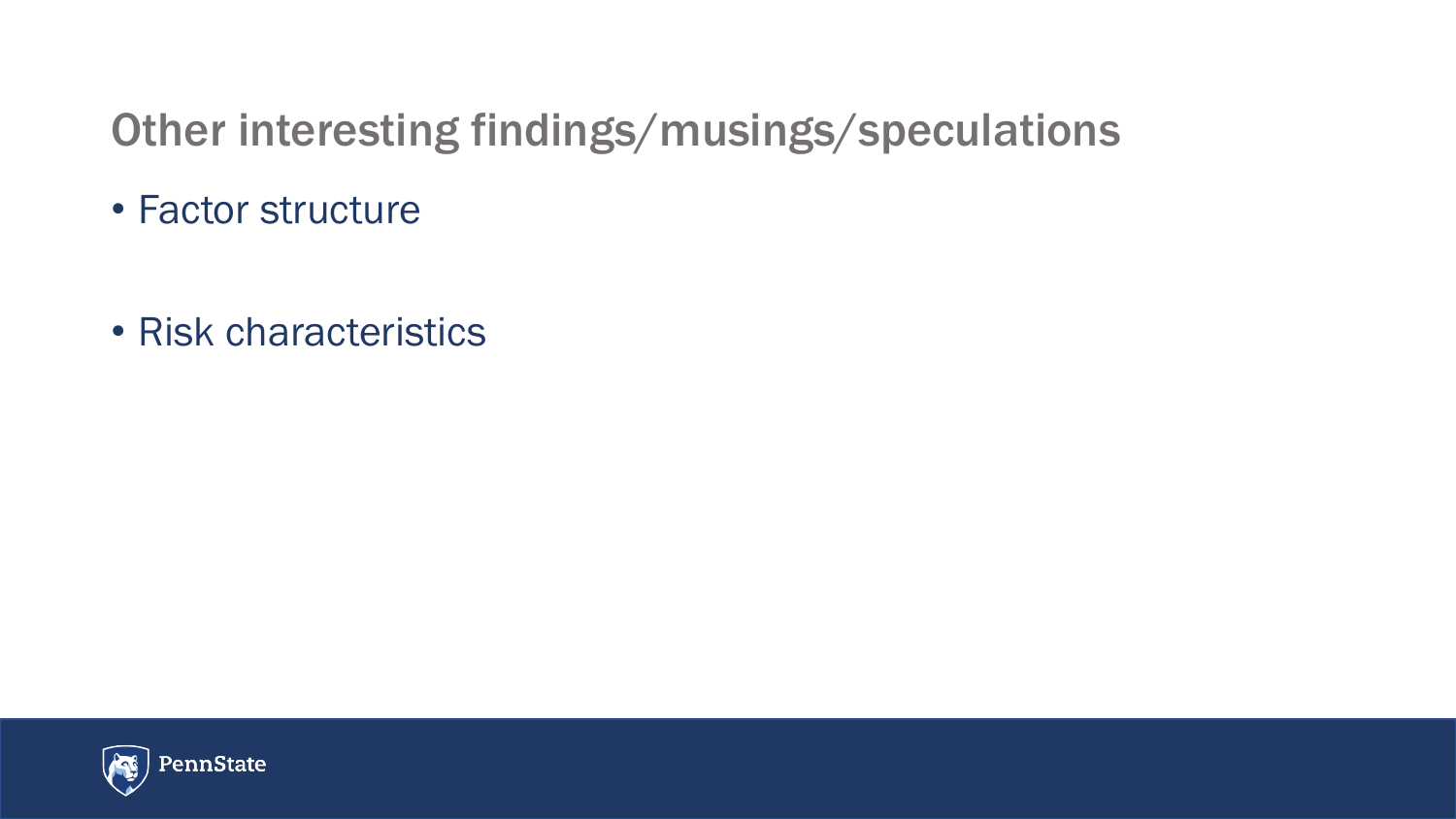#### Table 2

#### Risk Factors for Maltreatment at Baseline

|                       | Total $(N = 108)$ |        |          | Control $(n = 63)$ |        |          | Experimental $(n = 47)$ |      |           | Pvalue |
|-----------------------|-------------------|--------|----------|--------------------|--------|----------|-------------------------|------|-----------|--------|
|                       | М                 | (SD)   | Range    | М                  | (SD)   | Range    | М                       | (SD) | Range     |        |
| Alcohol Use           | 0.91              | (1.01) | $0 - 6$  | 1.00               | (1.15) | $0-6$    | 0.78                    | 0.78 | $0 - 3$   | .27    |
| Drug Use              | 0.24              | (0.49) | $0 - 2$  | 0.27               | (0.55) | $0 - 2$  | 0.17                    | 0.38 | $0 - 1$   | .22    |
| Depression            | 9.45              | (6.64) | $0 - 28$ | 10.44              | (6.94) | $0 - 26$ | 8.13                    | 6.03 | $0 - 28$  | .07    |
| Interpersonal Support | 21.04             | (3.51) | $8 - 28$ | 20.40              | (3.83) | $8 - 27$ | 21.83                   | 2.88 | $14 - 28$ | .04    |
| Appraisal             | 6.48              | (1.38) | $3 - 11$ | 6.59               | (1.57) | $3 - 11$ | 6.33                    | 1.07 | $3 - 8$   | .35    |
| Belonging             | 7.01              | (1.69) | $3 - 10$ | 6.63               | (1.76) | $3 - 9$  | 7.54                    | .44  | $4 - 10$  | .005   |
| Tangible              | 7.68              | (2.55) | $0 - 12$ | 7.28               | (2.92) | $0 - 12$ | 8.22                    | 1.83 | $4 - 11$  | .06    |

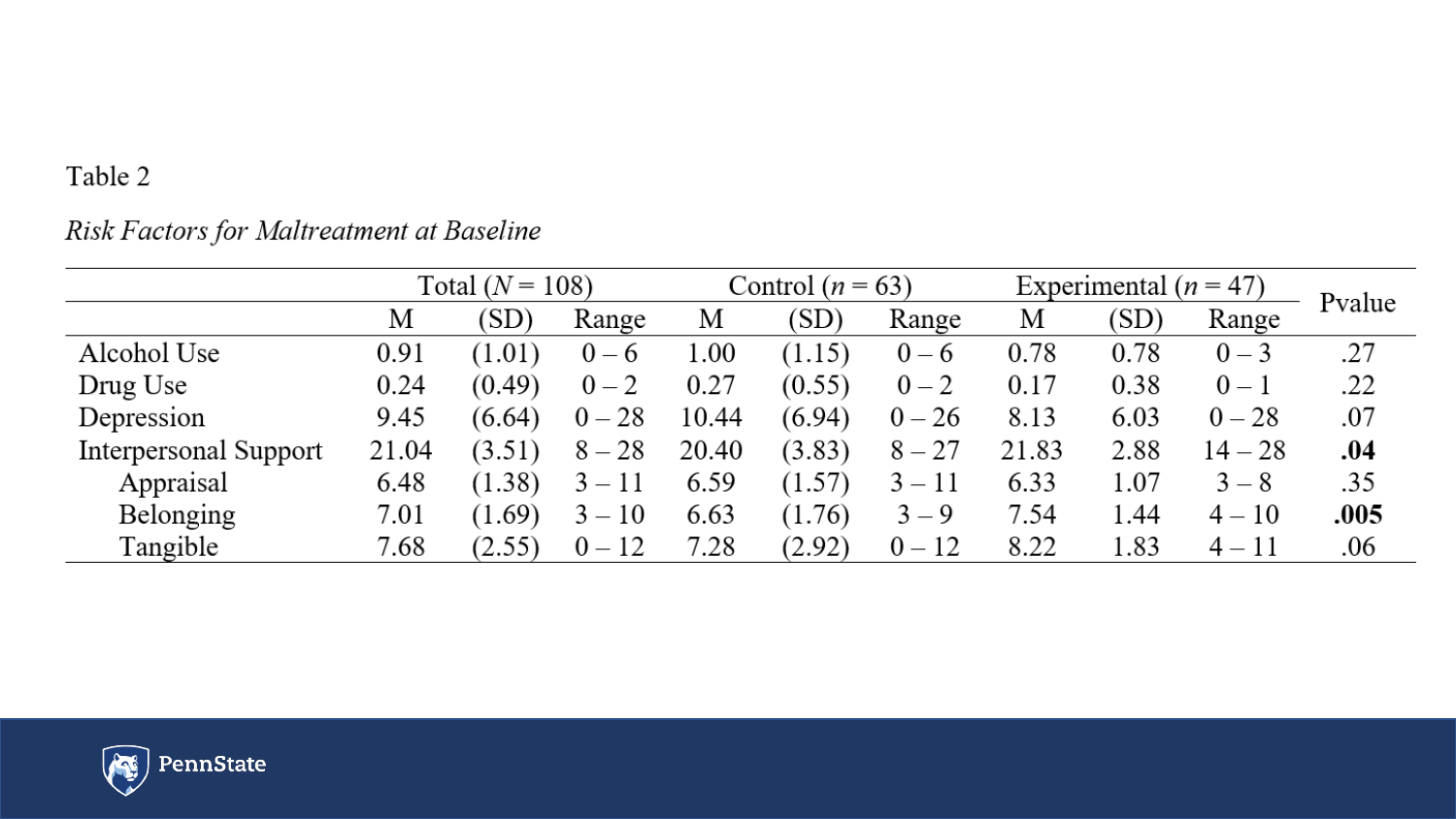# Implications for Precision Home Visiting

- Likely that existing programs do not affect CSA-related parental knowledge, attitudes, & protective behaviors
	- But, there is a need
- Results indicate that we can affect CSA-related parental knowledge, attitudes, & protective behaviors in only one additional session
	- Feasibility & acceptability
- Additive approach may be a solution for other "ingredients"
	- We don't always need an entirely new intervention/program

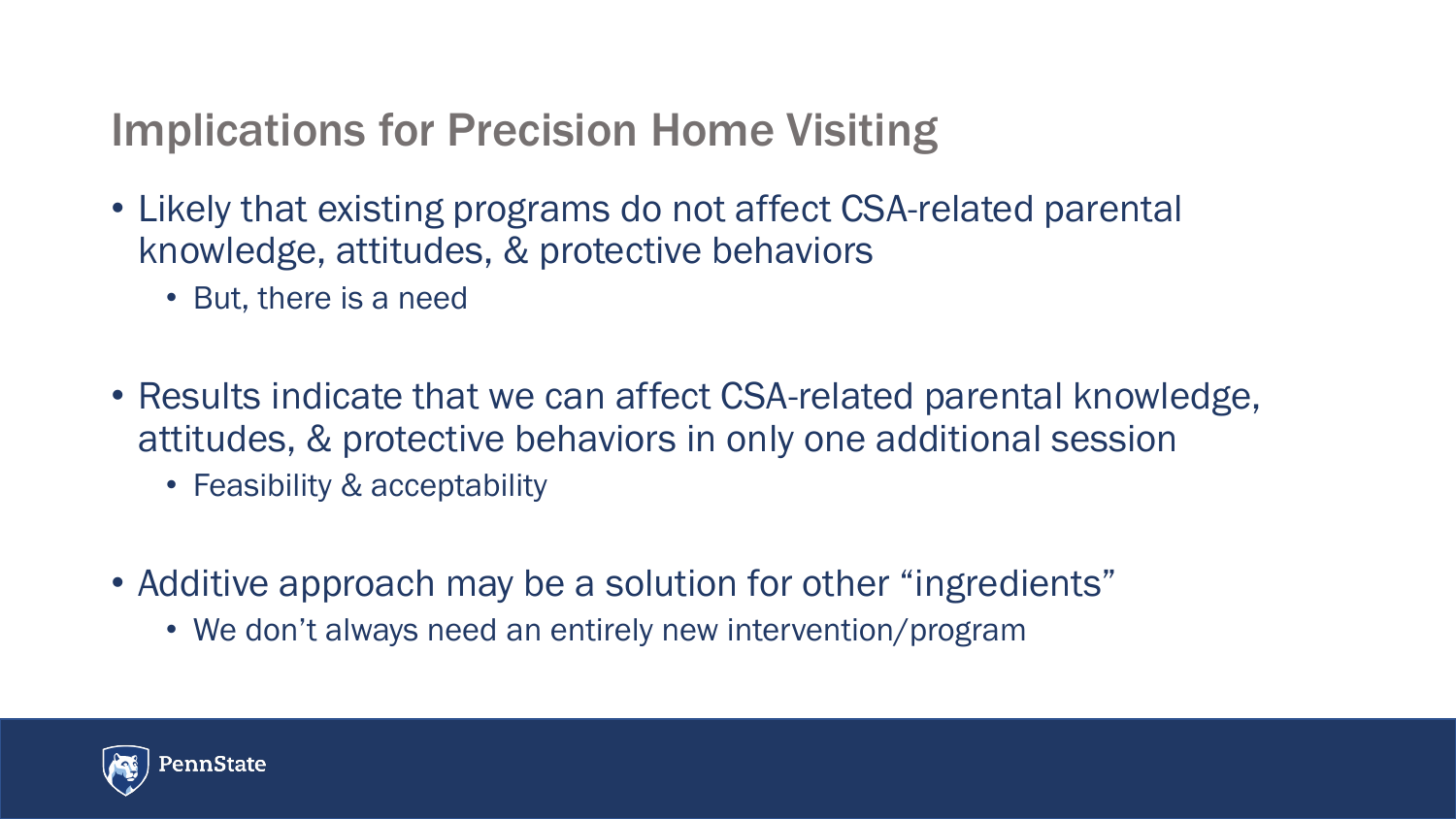## Future directions

- RCT is the gateway, but not the only way!
	- Unanswered questions
- Multiphase optimization strategy (MOST)
	- Effectiveness, efficiency, economy & scalability
	- Are all components necessary to produce the desired outcome?
	- Are there different delivery options to maximize outcomes?